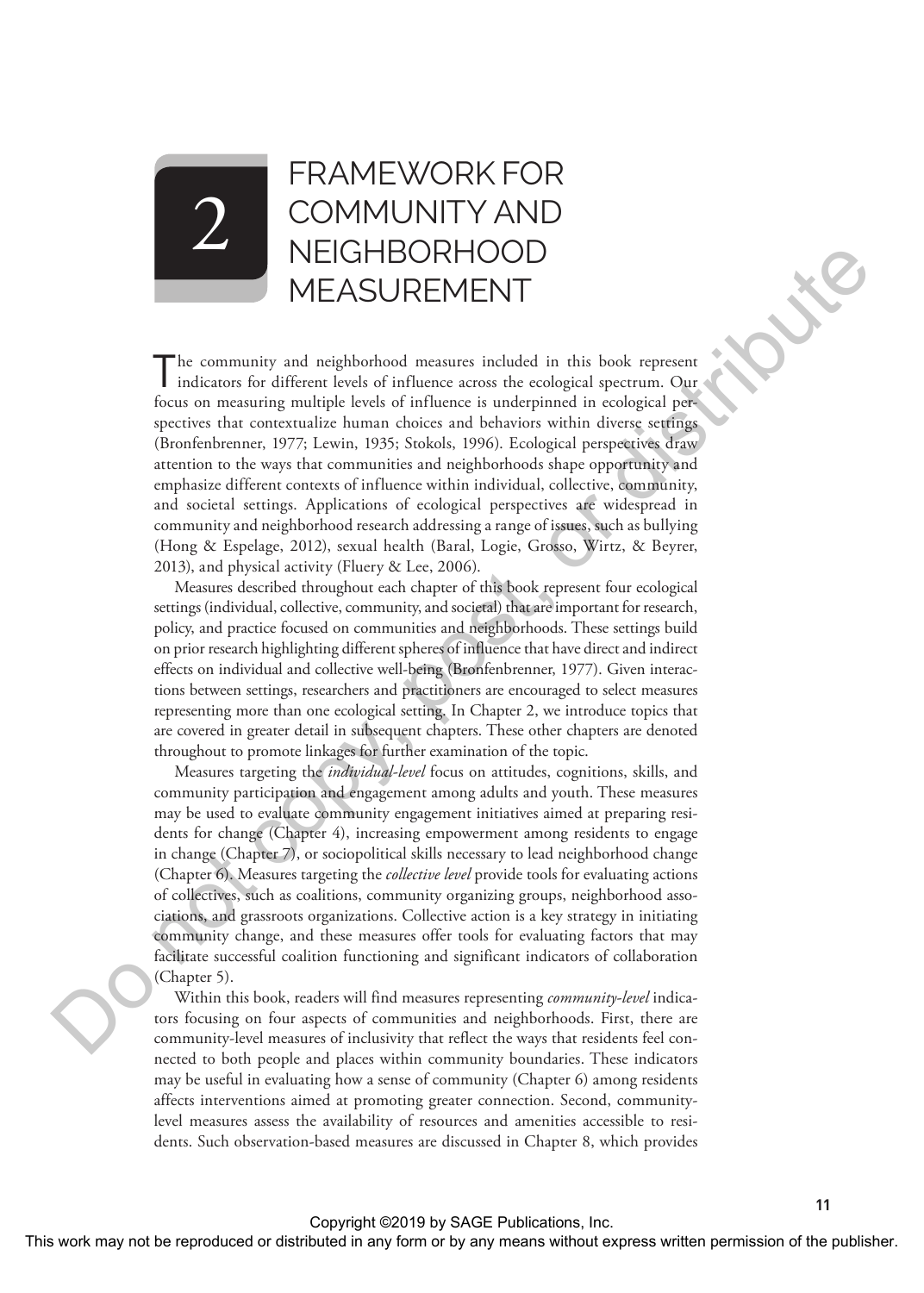methods for assessing resources, such as recreation facilities, stores, and parks. In addition, these measures also assess satisfaction with community resources, therefore offering opportunities to evaluate factors influencing resource utilization and identify targeted approaches for improvement. Third, community-level measures may be used to examine built and natural environments that shape communities and neighborhoods. Built environments include human-made infrastructures, such as housing (Chapter 10) and grocery stores (Chapter 9), while natural environments include green space for recreation (Chapter 9). Fourth, community-level measures assess community safety and security, including indicators about crime and violence within communities and neighborhoods (Chapter 11) as well as exposure to community violence (Chapter 11). Also included in this book are measures of community well-being (Chapter 13).

The fourth setting represents *societal-level* factors that support or hinder communities and neighborhoods. Measures focused on this setting assess the implications of local, state, and federal policies that systematically limit investment and opportunity within certain communities, often along lines defined by social hierarchy. These measures, for instance, may be used to inform and evaluate policy interventions aimed at promoting equitable opportunities for housing and/or employment (Chapter 12).

### CONCEPTUAL FRAMEWORK

The conceptual foundation for this book is based on seven domains (individual engagement and efficacy in the community, collective engagement and efficacy in the community, community amenities and resources, community economics, community safety and security, built/natural environment, community inclusivity) that provide a way to organize compatible measures and differentiate those measures to examine interactional processes at multiple levels.

The first domain, *individual engagement and efficacy in the community,* includes a range of activities and involvement in the community that are meant to bolster personal empowerment and skills as a method to shift power and influence from formal or traditional sources to citizens or residents. These measures assess individual-level participation, perceptions, and behaviors related to the processes and/or outcomes of citizen engagement in their neighborhood and/or community.

*Collective engagement and efficacy in the community* captures processes involving groups, organizations, associations, coalitions, and partnerships, who work together to solve common problems or issues. It includes measures that assess a collective units' (e.g., community, organization, coalition, and partnership) perceptions and behaviors related to the processes and/or outcomes of engagement in a neighborhood and/or community. The computer interaction of the publishering or distributed in any form or by any means with a simulate produced or distributed in any form or by any means when the publisher of the publisher. This publisher, the publish

The domain of *community amenities and resources* takes a strengths-based approach to community development and can be important for identifying assets and opportunities for change, which in turn may lead to more precise community-level interventions. Instruments are included that assess perceptions and objective measures of community and neighborhood resources and public amenities and services.

*Community economics* is a concept that encourages the use of economic tools to analyze elements of communities that impact residents' ability to access things such as housing, employment, and public financing. These measures use data to determine economic disparities in communities and neighborhoods because of unequal access to jobs and resources, including housing market strength.

The domain of *community safety and security* represents one of the central concerns in communities and neighborhoods, with an intersection of individual, collective,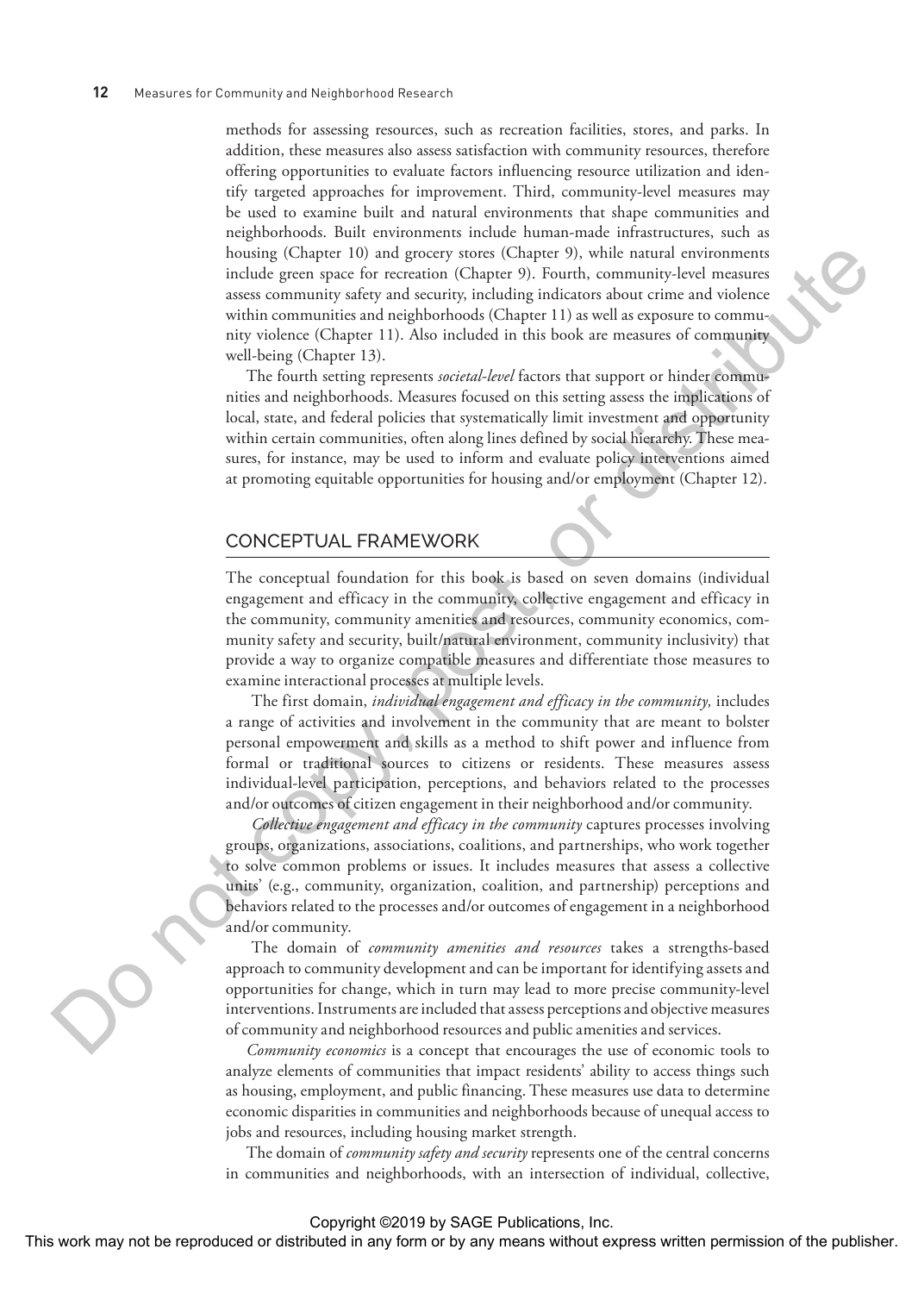community, and social contexts as targets for intervention. Community safety measures assess perceptions and objective indicators of crime and violence and residents' fear of crime in their neighborhood.

The *built/natural community environment* refers to the human-made or natural surroundings in a community setting that impact people. Measures comprise the physical capital of neighborhoods and communities, including housing (quality, affordability, vacancy, and blight), access to health food, walkability, resources, and perceived disorder.

*Community inclusivity* is a concept promoting equality of access to resources, treatment, and opportunity of all people in a community. Measures assess the geospatial distribution of the population and resources across communities and neighborhoods to understand the impacts of social exclusion and segregation and unequal access to resources as well as gentrification and diversity.

Finally, measures of *overall well-being* reflect how well individuals in a neighborhood and the community as a whole are doing in terms of overall quality of life and access to resources and opportunities. This is one of the overarching concepts/emerging properties in our conceptual model, which is discussed next.

The domains reflect a broader conceptual level of thinking that can assist community researchers and practitioners to understand the main purpose behind the measures and to see how they are deeply embedded in complex social structures of community well-being, culture, and power. Our conceptual representation of these factors is presented next (see **Figure 2.1**).

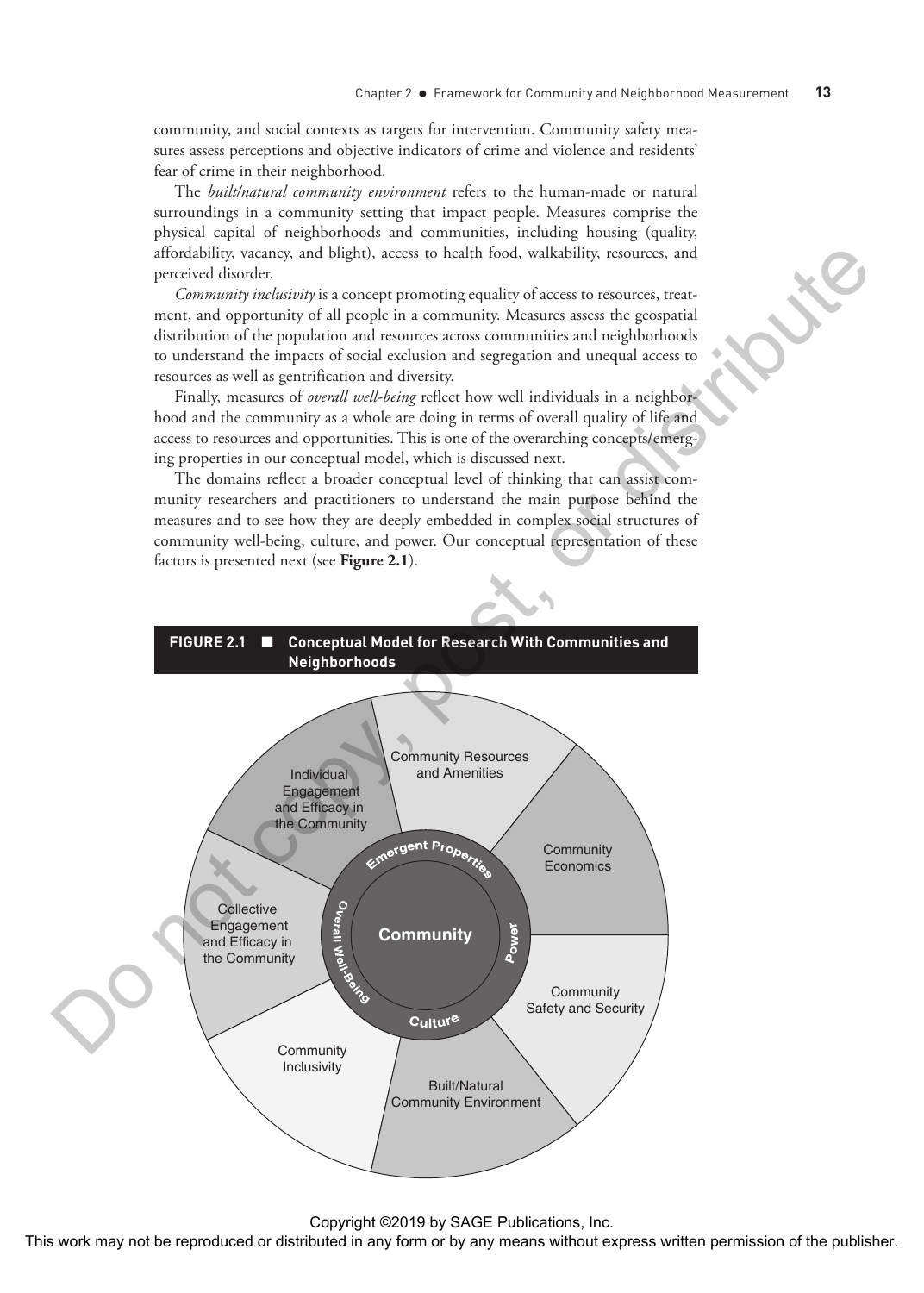Unique to the complexity of community and neighborhood research is the idea that a set of attributes or traits that make up a community are not always additive or equal to the sum of the various components (or domains) (Checkland & Scholes, 1990). That is, when conceptual components, including individual and collective engagement, community resources, economics and built/natural environment, safety, and community inclusivity are studied together, properties emerge that cannot be predicted by observations and knowledge of these sub-components. These traits represent "emergent properties" that stem from the interaction between components and the environment (Lewin, 1935; Martin, 2001). When the community is the focus of the research, new structures, patterns, and properties, including overall community well-being, culture, and power, are likely to appear. The emergence of these structures in turn influences the various components (domains of community research), which provides a multilevel understanding of transactional causation between various domains. For example, the concept or the action of power emerges out of the complex interactions between collective engagement and community safety and security, which is supplemented by action often bolstering a greater sense of engagement in the community.

Furthermore, we can study communities and neighborhoods as complex systems by creating probes to make the patterns or potential patterns in community more visible before taking action. We can assess the relationships between community capacity and readiness and make sense of data to identify patterns of behavior, conduct analyses to identify the people and other information sources critical to the setting in order to develop the best intervention, and then we can build on what works and dampen down on patterns that are not effective. Below are key emergent properties that are likely to develop out of interactions when conducting community and neighborhood research.

*Community well-being* is an overarching concept and goal that many community activists and researchers seek to achieve and measure in their work. It is used interchangeably with concepts of community satisfaction, quality of life, and happiness. Research studies may ask: Is the community thriving? Are residents satisfied with their neighbors, amenities, and networks for leading a fulfilled life? Sirgy, Widgery, Lee, and Yu (2010) propose that community well-being is measured as the summation of individual levels of satisfaction with community characteristics. McCrea and colleagues (2014) think that community well-being is best conceptualized as a state, at one point in time. They argue that it is an evaluation of important aspects of community in relation to expectations or standards of comparison. Chapter 13 focuses on community well-being and quality of life and identifies several individual, social, and neighborhood/community-level features to help conceptualize well-being for research on communities and neighborhoods. For the purpose of this chapter, community well-being stems from the interaction between the other conceptual domains described above and may include social (individual and collective), economic, environment, and political processes and specific areas such as safety, health, and employment. Community researchers and practitioners are encouraged to test conceptual links using well-being as a direct outcome or one that transpires as a result of including more than one domain in their study or target of practice. Community well-being, for example, can be studied in relation to an element of community participation such that feeling satisfied with one's participation in a community event or activism (collective efficacy) relates to a positive sense of community well-being. Alternatively, a resident's satisfaction with community functions or resources may be a sufficient measurable outcome but when combined with collective efficacy, global community well-being may emerge. These may not be repressed or distributed or distributed in any form or by any form or by any form or distributed in any form or  $\sim$   $\sim$  0.000 means with  $\sim$  0.000 means with  $\sim$  0.000 means with  $\sim$  0.000 means with

*Culture* is a characteristic of societies, communities, and organizations that is defined and used differently in many ways. The traditional anthropological concept of culture is defined as shared assumptions, values, beliefs, rules, and customs of conduct of a group or community of people. In this definition, culture is viewed as omnipresent,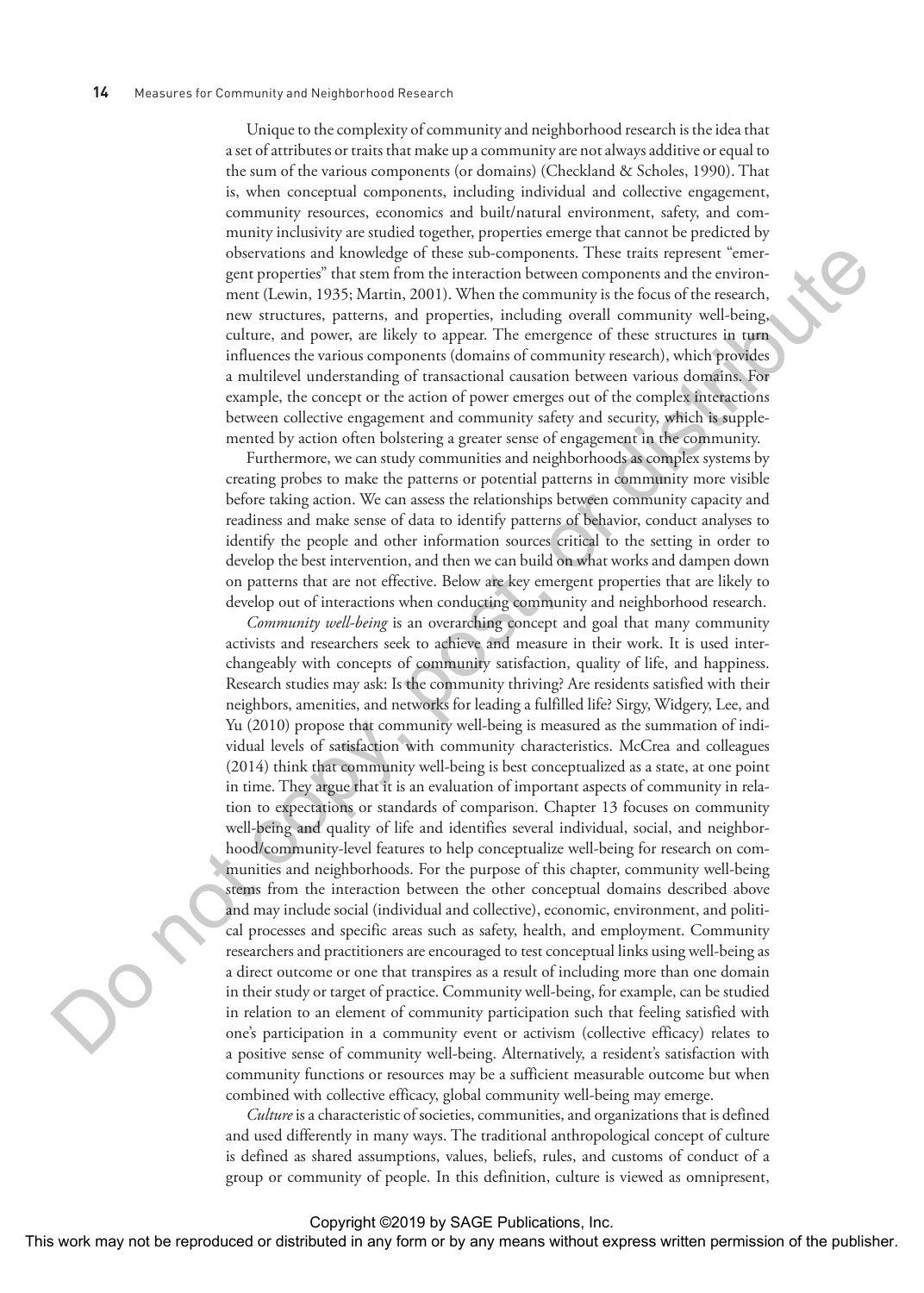meaning culture is present in all places at all times. However, if we think of culture as a meta concept, we have more possibilities for framing neighborhood and community research in a richer context. Meta culture is a dynamic system with its own interactions of structures and patterns that can be differentiated into subcultures that may be appear to be fragmented or complementary to other structures (Patterson, 2014). In community and neighborhood research, culture, for example, embodies the process of individual engagement (collectively made, reproduced, and unevenly shared knowledge) and how that relates to building the physical capital of neighborhoods. It may include the comparison of what people perceive of neighborhood resources to what they actually use. For our framework, culture is an emergent property, interacting with structural forces in constraining and enabling human agency (Patterson, 2014).

The Robert Wood Johnson Foundation (2015) recently launched a Culture of Health Program conceiving of culture as a meta concept. The program is based on ten underlying principles (vision statements) that are used to inspire action to mobilize a "culture of health" and achieve the outcome of improved population health. These principles acknowledge the following: how good health exists across geographic, demographic, and social sectors; how getting healthy is valued by the entire society; that individuals and families have the means and opportunity to make choices that lead to a healthy life; that multiple sectors (individual, business, government, and other organizations) collaborate to build healthy communities and lifestyles; that all of society has access to affordable, quality health care; that health care is efficient and equitable, producing less burden on the economy; that sustaining healthy citizens guides public and private decision-making; and finally, that Americans understand that everyone is in it together. These principles articulate the espoused values and beliefs important for developing a culture of health. Viala shapes per including the production, and inner the state in any form or by any form or by any positive content in any positive content in any positive content in a proposition of the publisher. The publishers are

The Robert Wood Johnson Foundation (2015) Culture of Health Program also outlines a set of drivers for making health a shared value. These drivers include the mindset and expectations, sense of community, and civic engagement among citizens. Creating a culture also depends on the number and quality of partnerships, investment in cross-sector collaboration, and policies that support collaboration. Other drivers include the built environment/physical conditions, social and economic environment, policy, and governance. Other causes (drivers) for strengthening the integration of health services and systems focuses on access, consumer experience, quality, balance, and integration of medical treatment, public health, and social services.

Culture as a meta concept helps us to understand the many facets of conducting research with communities and neighborhoods. The assumptions and the drivers for developing a culture of health are similar to the targets when conducting research on communities and neighborhoods. It demonstrates how research and practice in one domain must adapt to new knowledge as it develops in other domains and be able to emphasize its own importance to building the knowledge of the whole. Finally, it provides direction for building hypotheses between individual engagement in community, building partnerships, the physical environment in which residents live, and their influence on community well-being.

*Power* is a concept that may facilitate or inhibit community development and sustainability, yet it is understudied in community research. Power has both positive and negative aspects (Nelson & Prilleltensky, 2005). On the positive side, power aids in the ability of individuals and communities to achieve goals evidenced through a sense of mastery and control over circumstances. On the negative side, power may be used to inflict harm or maintain inequity. According to Neal and Neal (2011), power can also be conceptualized at multiple levels. At an individual level, power is understood as empowering individuals or facilitating social capital that may be leveraged to promote change. At the group level, power is conceived as the collective capacity for a

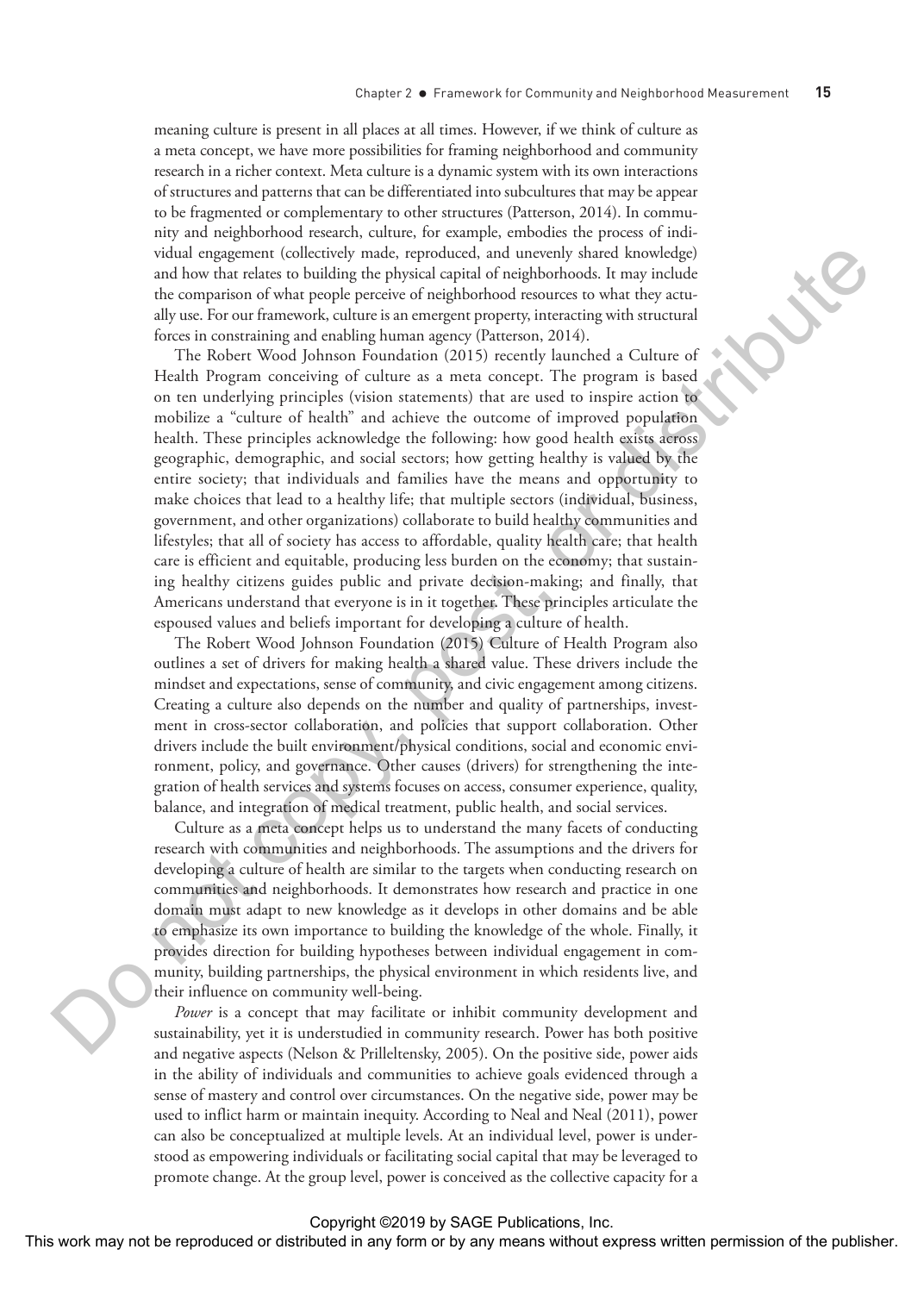group to impact community policies and resources. At the structural level, power constructs represent the outer setting or external structure of the community, including political climate, public policies, and economic climate. These structural dimensions of power constrain opportunity and freedom. Social hierarchies shaped by race, class, and gender are a manifestation of structural dimensions of power. In community and neighborhood research, these dimensions of power combine to influence geographic distribution of both benefits, such as access to resources (e.g., supermarkets, high quality schools), and burdens, such as distribution of opportunity (e.g., employment) and well-being. Furthermore, some groups understand power as a dialectical process between the individual and organizational level of analysis (Speer & Hughey, 1995). Within the framework of community and neighborhood research, power can be studied as a process, an end state, or as an emergent property.

#### **Conceptual Domains**

The seven conceptual domains of the framework denote the various aspects of research on communities and neighborhoods. In order to encourage further research, we identified several dimensions within each domain that measure a specific element of the concept and the chapter location of each associated set of measures (see **Table 2.1: Measures for Community and Neighborhood Research Associated With Our Conceptual Model**). This table shows that measures from different chapters can fit conceptually together under one domain, demonstrating that some measures may be used for multiple purposes. For example, measures or instruments assessing walkability in a community are compatible with measures assessing housing affordability, vacancy, and abandonment. We also include in the table the measures associated with the overarching concept/emergent property of community well-being from Chapter 13.

The conceptual boundaries of each measurement domain are identifiable based on contextually and pragmatically driven frames of reference. Every research question and study implemented in communities and neighborhoods is being conducted within the context of a certain time and space, which means that the measures included here may not keep pace with the interpretation of these concepts. For example, community building has a long tradition steeped in communal labor, social support, and development of public schools, but our definition of community building has changed dramatically with increased mobility, Internet use, and divisions of status, income, and other differences. The conceptual domains are also identified by the intended use of the measures within and across the domains. Walkability, housing quality, and access to community amenities serve as indicators of the built/natural environment, and the results from these measures have multiple uses. They can help the private sector guide homebuyers on where to live. Government agencies use these measures to develop social policies for community reinvestment. Moreover, these indicators also relate to the health and development of residents and to a sense of community satisfaction and well-being. The conceptual links and multiple levels of association between the domains and among the measures demonstrate the fruitful ground for research on neighborhoods and communities. To inspire further research and methodological development for community and neighborhood research, a few examples from the authors are provided next. This work may not be reproduced or distribution of the representation of the reproduced or the reproduced or the results of the publisher. This work may not be reproduced in any means were distributed in any means with th

# EXAMPLES OF COMMUNITY MEASURES IN RESEARCH AND PRACTICE

Our purpose here is to link the measures contained in this book with the practice of using them in various contexts for application, including access to healthy food, promoting community health, safety, and preventing violence and substance use disorders.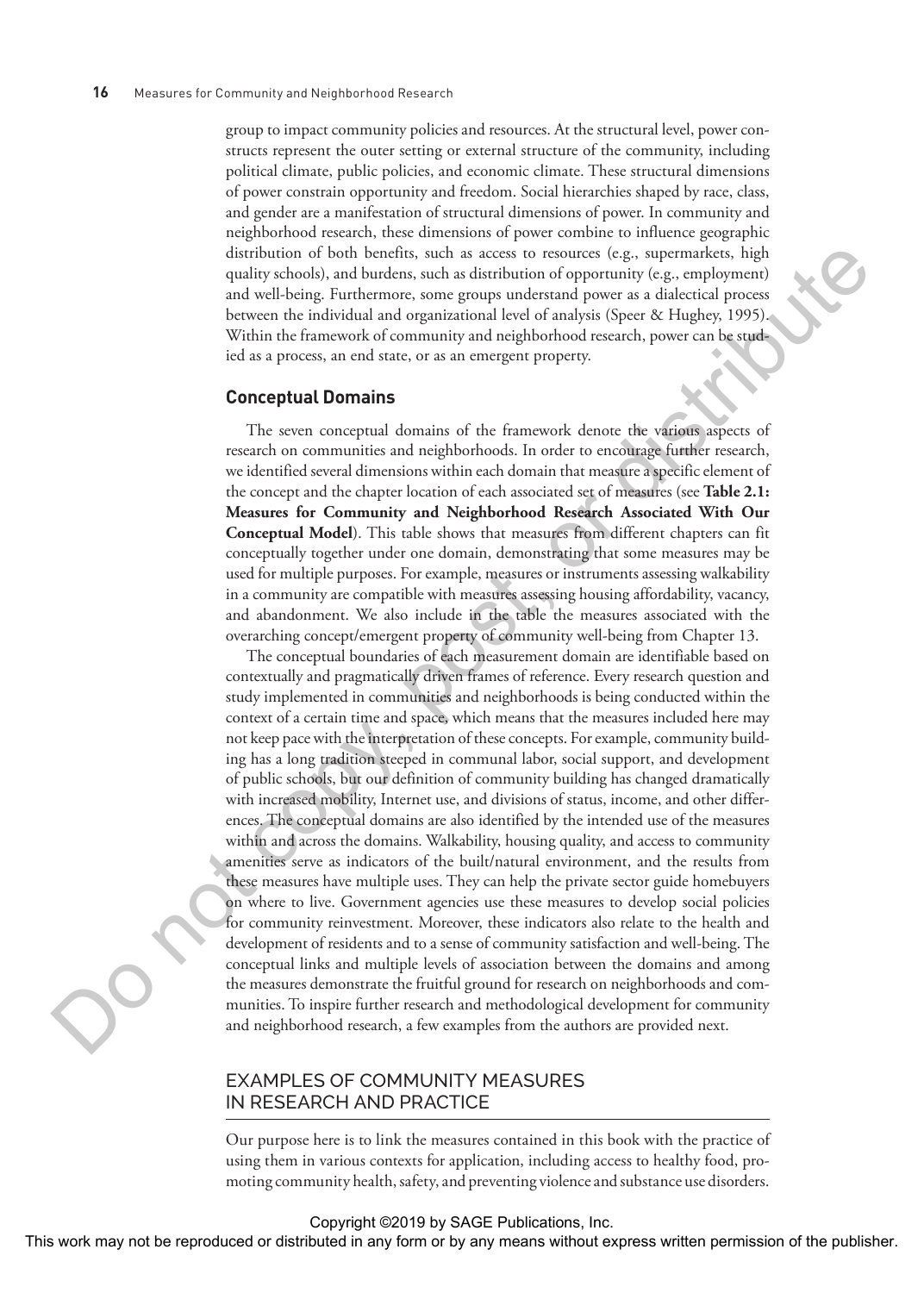| <b>EMERGENT PROPERTY</b>                                                | <b>Community Well-Being</b>                                         | Individual well-being<br>CHAPTER <sub>13</sub>                                                               | neighborhood well-being<br>Community and<br>CHAPTER <sub>13</sub>                            |                                                                                                                                                | [Continued]                                                                                                               |
|-------------------------------------------------------------------------|---------------------------------------------------------------------|--------------------------------------------------------------------------------------------------------------|----------------------------------------------------------------------------------------------|------------------------------------------------------------------------------------------------------------------------------------------------|---------------------------------------------------------------------------------------------------------------------------|
|                                                                         | Community<br>Inclusivity                                            | assessment<br>CHAPTER <sub>5</sub><br>Network                                                                | CHAPTER <sub>10</sub><br>stability and<br>Residential<br>instability                         | Gentrification<br>CHAPTER <sub>10</sub>                                                                                                        | CHAPTER <sub>12</sub><br>and social<br>isolation<br>Spatial                                                               |
| nity and Neighborhood Research Associated With Our Conceptual Framework | Built/Natural<br>Environment<br>Community                           | Home and community<br>environment<br>CHAPTER8                                                                | Resources (parks and<br>$\sim$<br>CHAPTERS 8 &<br>green space)                               | stores, restaurants, etc.)<br>environment and access<br>le.g., in neighborhoods,<br>to healthy food options<br>Healthy food<br><b>CHAPTER9</b> | walkability, physical<br>activity, recreation)<br>environment (e.g.,<br>Healthy physical<br><b>CHAPTER9</b>               |
|                                                                         | Community<br>Safety and<br>Security                                 | CHAPTER <sub>11</sub><br>and levels<br>indicators<br>Crime                                                   | CHAPTER <sub>11</sub><br>Exposure to<br>community<br>violence                                | Perceptions<br>CHAPTER <sub>11</sub><br>[fear, risk]<br>of crime                                                                               |                                                                                                                           |
|                                                                         | Community<br>Economics                                              | Housing market<br>CHAPTER <sub>10</sub><br>strength                                                          | induced poverty<br>CHAPTER <sub>10</sub><br>and housing<br>cost burden<br>Housing            | Deprivation and<br>disadvantage<br>concentrated<br>CHAPTER <sub>12</sub>                                                                       | CHAPTER <sub>12</sub><br>segregation<br>Economic                                                                          |
|                                                                         | Amenities and<br>Community<br><b>Sanutces</b><br><u>ဇိ</u>          | resources, and<br>organizations,<br>CHAPTER 8<br>Community<br>amenities<br>services,                         | resources and<br>CHAPTER <sub>8</sub><br>community<br>Access to<br>services                  | with services<br>government,<br>Satisfaction<br>(e.g., social,<br>CHAPTER 8<br>and health<br>services)                                         | satisfaction and<br>Community<br>attachment<br>CHAPTER <sub>8</sub>                                                       |
| Measures for Commu                                                      | the Community<br>and Efficacy in<br><u>Engagement</u><br>Collective | Community and<br>organizational<br>capacity and<br><b>CHAPTER 4</b><br>readiness                             | ownership and<br>preparedness<br><b>CHAPTER 4</b><br>Community                               | contexts and<br>CHAPTER <sub>5</sub><br>Community<br>organizing<br>outcomes)                                                                   | functioning, and<br>(characteristics<br>and coalitions<br>Collaboration<br>S<br>processes)<br><b>CHAPTER</b>              |
| CONCEPTUAL DOMAINS<br>TABLE <sub>2.1</sub>                              | Engagement and<br>Efficacy in the<br>Community<br>Individual        | $\alpha$ 7<br>organizations<br><b>CHAPTERS5</b><br>le.g., groups,<br>participation<br>coalitions)<br>Citizen | Civic engagement<br>participation]<br>connections,<br>(duty, skills,<br>CHAPTER <sub>7</sub> | competence, policy<br>control (leadership<br>Sociopolitical<br>r<br><b>CHAPTER</b><br>control)                                                 | behavioral) among<br>youth and adults<br>empowerment<br>Psychological<br>CHAPTER <sub>7</sub><br>lcognitive,<br>emotional |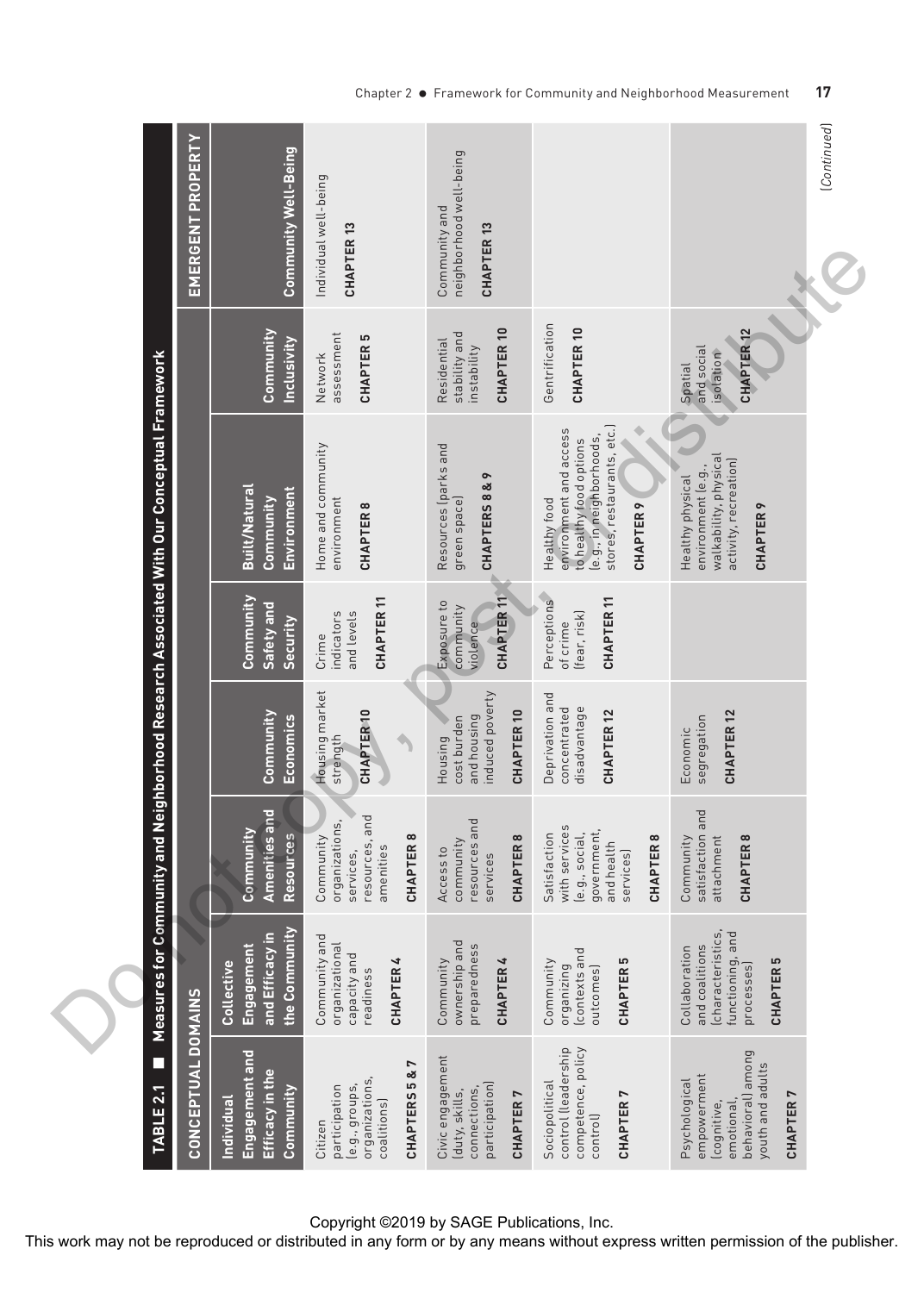|                                       |             | <b>Community Well-Being</b>                                  |                                                                          |                                                          |                       |                |                          |                  |                       |                                                           |                 |                                                                            |
|---------------------------------------|-------------|--------------------------------------------------------------|--------------------------------------------------------------------------|----------------------------------------------------------|-----------------------|----------------|--------------------------|------------------|-----------------------|-----------------------------------------------------------|-----------------|----------------------------------------------------------------------------|
|                                       |             | Community<br><b>Inclusivity</b>                              | ethnic diversity<br>CHAPTER <sub>12</sub><br>Racial and                  |                                                          |                       |                |                          |                  |                       |                                                           |                 |                                                                            |
|                                       |             | Built/Natural<br>Environment<br>Community                    | Housing quality and<br>affordability<br>CHAPTER <sub>10</sub>            | disorder (physical and<br>Community order and<br>social) | CHAPTER <sub>11</sub> |                |                          |                  |                       |                                                           |                 | Power                                                                      |
|                                       |             | Community<br>Safety and<br>Security                          |                                                                          |                                                          |                       |                |                          |                  |                       |                                                           |                 | (Synergistic and Emergent Properties)<br>Community Well-Being<br>Community |
|                                       |             | Community<br>Economics                                       | CHAPTER <sub>12</sub><br>diversity<br>Income                             |                                                          |                       |                |                          |                  |                       |                                                           |                 | Culture                                                                    |
|                                       |             | Amenities and<br>Community<br>Resources                      | Community<br>resource fit<br>CHAPTER 8                                   |                                                          |                       |                |                          |                  |                       |                                                           |                 |                                                                            |
|                                       |             | the Community<br>and Efficacy in<br>Engagement<br>Collective | power, and synergy<br>networks, trust,<br>Partnership<br><b>CHAPTER5</b> | collective efficacy<br>social processes;<br>Neighborhood | <b>CHAPTER 6</b>      | Social capital | empowerment<br>Community | <b>CHAPTER6</b>  | community<br>Sense of | Neighborhood<br>activism and<br>mobilization<br>community | <b>CHAPTER7</b> |                                                                            |
| $\overline{\phantom{a}}$<br>TABLE 2.1 |             | Engagement and<br>Efficacy in the<br>Community<br>Individual |                                                                          |                                                          |                       |                |                          |                  |                       |                                                           |                 |                                                                            |
|                                       | (Continued) | <b>EMERGENT PROPERTY</b><br>CONCEPTUAL DOMAINS               |                                                                          |                                                          |                       |                |                          | <b>CHAPTER 6</b> |                       |                                                           | <b>CHAPTER6</b> |                                                                            |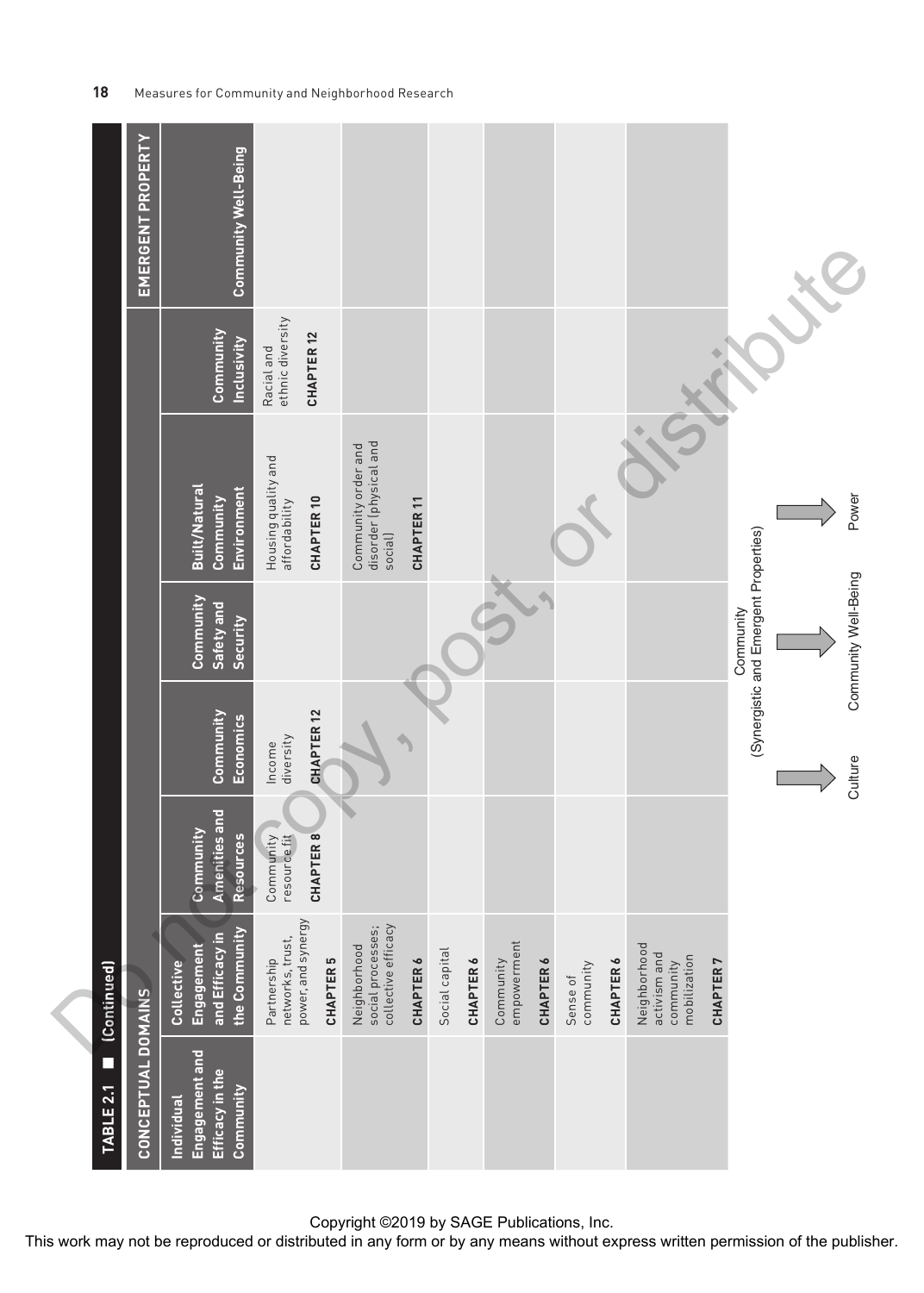#### **Example Application 1: Improving Access to Healthy Food**

There is growing attention focused on inequitable access to healthy foods within rural and urban communities throughout the United States as well as in other countries (Beaulac, Kristjansson, & Cummins, 2009). As a result, numerous calls for action have been made for community-level changes to improve healthy food access (Institute of Medicine, 2012; Khan et al., 2009; U.S. Department of Agriculture, 2014). Measures included in this book provide tools for evaluating the impact of healthy food access interventions, such as the development of farmers' markets or healthy corner stores that sell healthy foods, such as fresh fruits and vegetables in neighborhoods with limited access to supermarkets. A first step to measurement may be the assessment of the food retail environment using measures described in Chapter 9 to determine the availability, price, and quality of healthy foods at retailers located in the community. For example, **Table 9.2, Nutrition Environment Measures Survey in Stores (NEMS-S)** assesses a variety of features of the food retail environment. Other measures in Chapter 9 could be used to assess the impact of the farmers' market or corner store interventions, especially if data were captured before and after the intervention. While this information is necessary, it may not be sufficient to mobilize support for establishing a farmers' market or transforming a corner store to include healthier food options. Therefore, the project might benefit by examining citizen participation in the healthy food access intervention planning and implementation process using tools described in Chapter 5. Given wide variability across neighborhoods, the project may also benefit by including assessments of community readiness and capacity for the intervention using measures described in Chapter 4, such as **Table 4.6, Capacity of Community-Based Health and Social Initiatives**. Together, these measures allow for examination of neighborhood change processes that catalyze or demobilize the healthy food access intervention and allow for assessment of impact.

### **Example Application 2: Promotion of Community Health**

Health disparities and health equity issues continue to burden communities across the world. Excessive rates of diseases and death combined with a lack of access to health care create complex social, cultural, and economic conditions that may benefit from the use of multilevel measures and interventions. To demonstrate how research on communities and neighborhoods can be a dynamic community and data-driven process, we begin with a collective engagement of community agencies and resident members who coalesce together to address health issues that are critical to their own personal and community well-being. Chapter 5 contains measures that can evaluate the characteristics and functioning of a coalition (**Table 5.7, Coalition Characteristics and Impacts**) and suggests instruments that can track participation and representation of its members. Identifying factors that contribute to effective collaboration can help clarify the theoretical linkages between the collective benefit of multimember collaborations and community health. If one of the goals of the coalition is to build leadership competence around health, then measures of sociopolitical skills found in Chapter 7 (**Table 7.6, Sociopolitical Control Scale**) can assess outcomes at an individual level. The health coalition can also benefit from collecting data on the resources available in the community and resident satisfaction with services as suggested in Chapter 8 (**Table 8.6, Perceived Accessibility to Key Resources** and **Table 8.16, Access to and Satisfaction With School and Community Health Services**). Measuring access to resources and services can indicate the services currently being used and can also identify gaps or services that need to be developed. Emerging from these various approaches to health, measures of community well-being (**Chapter 13,**  The or distributed in any field of the reproduced or distributed in any field or distributed in any form or by any means we also the reproduced in any form or by any means we also the field of the publisher. The state of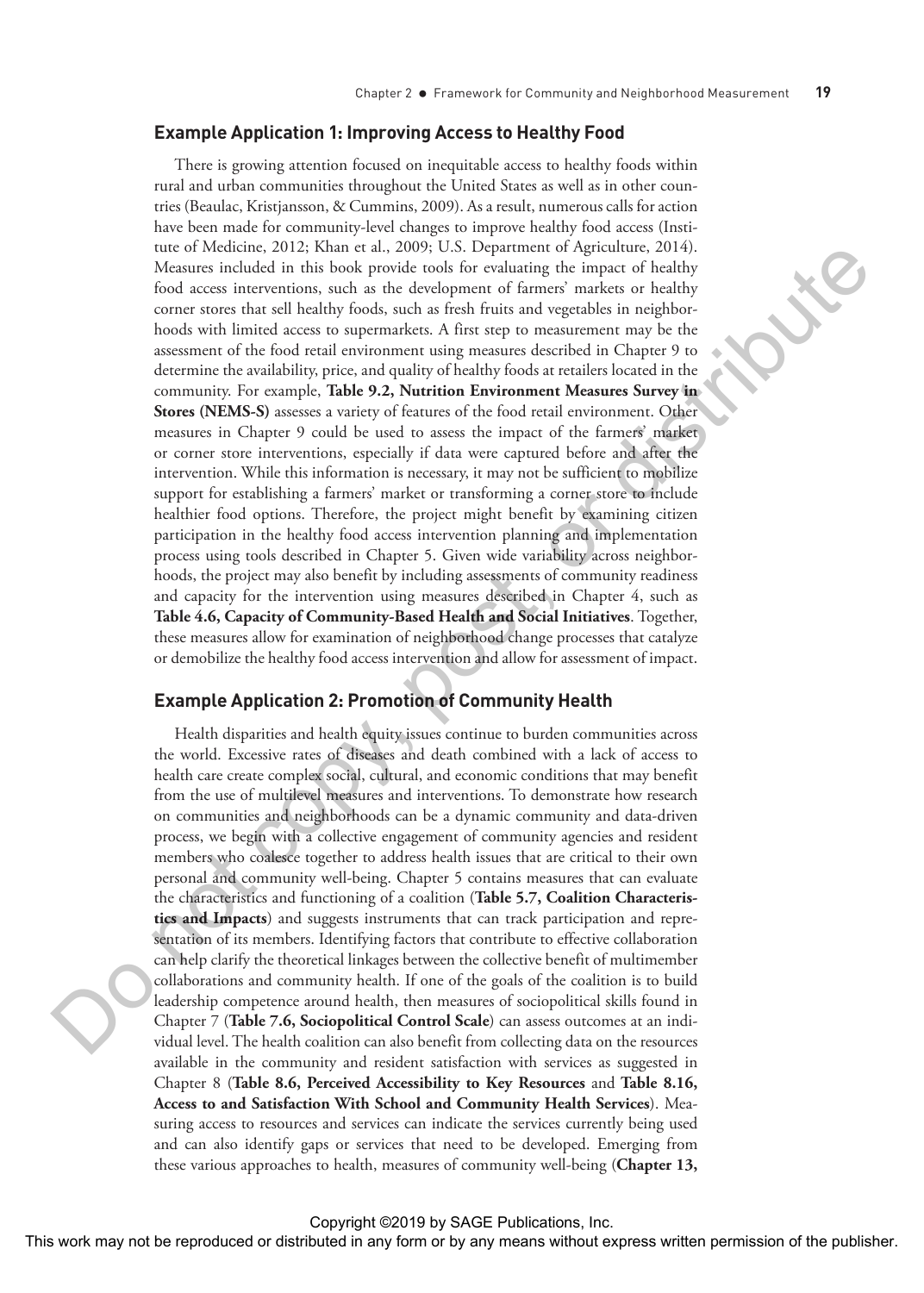**Table 13.3, Overall Community Well-Being**) and general satisfaction (**Chapter 8, Table 8.11, Community Satisfaction**) can aid in assessing the potential impact and outcomes of collaborative work.

## **Example Application 3: Promoting Community Safety and Preventing Violence**

Strategies to promote community safety and prevent violence may focus on community building and organizing with the goal of increasing community engagement. These connections may result in increased collective efficacy and decreased fear among residents, with the ultimate goal of reducing neighborhood crime (Sampson, 2004; Sampson, Raudenbush, & Earls, 1997). This community engaged model for crime prevention—such as the approaches used by Ohmer and colleagues (2016), Beck, Ohmer, and Warner (2012), Smallwood and colleagues (2015), and Zeldin (2004) may be informed and evaluated using measures described in this book. Efforts may begin by collecting and analyzing data about levels of crime and exposure to violence across different communities. Measures described in Chapter 11 may be used to provide evidence for targeting interventions in a specific context by understanding current crime levels and residents' perceptions of crime and disorder (see measures contained in **Table 11.1**, **Community Disorder and Fear of Crime**). After one or more communities are identified, then additional information may be collected to better understand existing levels of collective efficacy and engagement within the community by utilizing measures described in Chapters 5 and 6. This type of information may reveal the differences in organizational and community capacity across different communities to mobilize around crime and violence prevention and thus lead to more tailored strategies to build their capacity to achieve the same goals. Within these collectives, information may be gathered to assess resident capacity for leading community change or levels of civic participation among residents. For example, strategies that engage youth can use the measures in Chapter 7 to examine the impact of their efforts on empowering and building their capacity (e.g., leadership and political skills) to prevent youth violence (see **Tables 7.3 and 7.4, Psychological Empowerment Among Urban Youth**). You can also use the measures in this book to examine how community interventions that facilitate collective efficacy (see **Table 6.6, Neighborhood Collective Efficacy**) can prevent crime and violence and promote empowerment among both youth and adults (Beck et al., 2012; Ohmer, 2016; Ohmer et al., 2016). Taken together, these measures focused on individual, collective, and community settings that provide information that helps to identify actions and interventions aimed at curtailing crime and preventing community violence. Simple are the rest may not be repressed to the repression or the publisher. The rest constraints were constraints with the interaction of the publisher of the publisher. Also, the publisher of the publisher of the publis

# **Example Application 4: Prevention of Substance Use Disorders**

Substance use and substance use disorders, including the recent problem of opioid addiction, represents a target for research and multiple interventions at individual, collective, and community levels. The Strategic Prevention Framework (SPF) developed by SAMSHA is a data-driven, dynamic process focused on populationlevel change intended to guide prevention efforts of diverse community partners. It uses concepts such as the risk and protective factors associated with substance use to understand the conditions in a community and the needs of a population, including the community's capacity to organize. The framework helps advocates to plan multiple strategies and establish potential outcomes for prevention efforts.

The framework is widely used across the United States. Guided by the SPF, the measures in Chapter 4 are relevant for assessing the readiness of the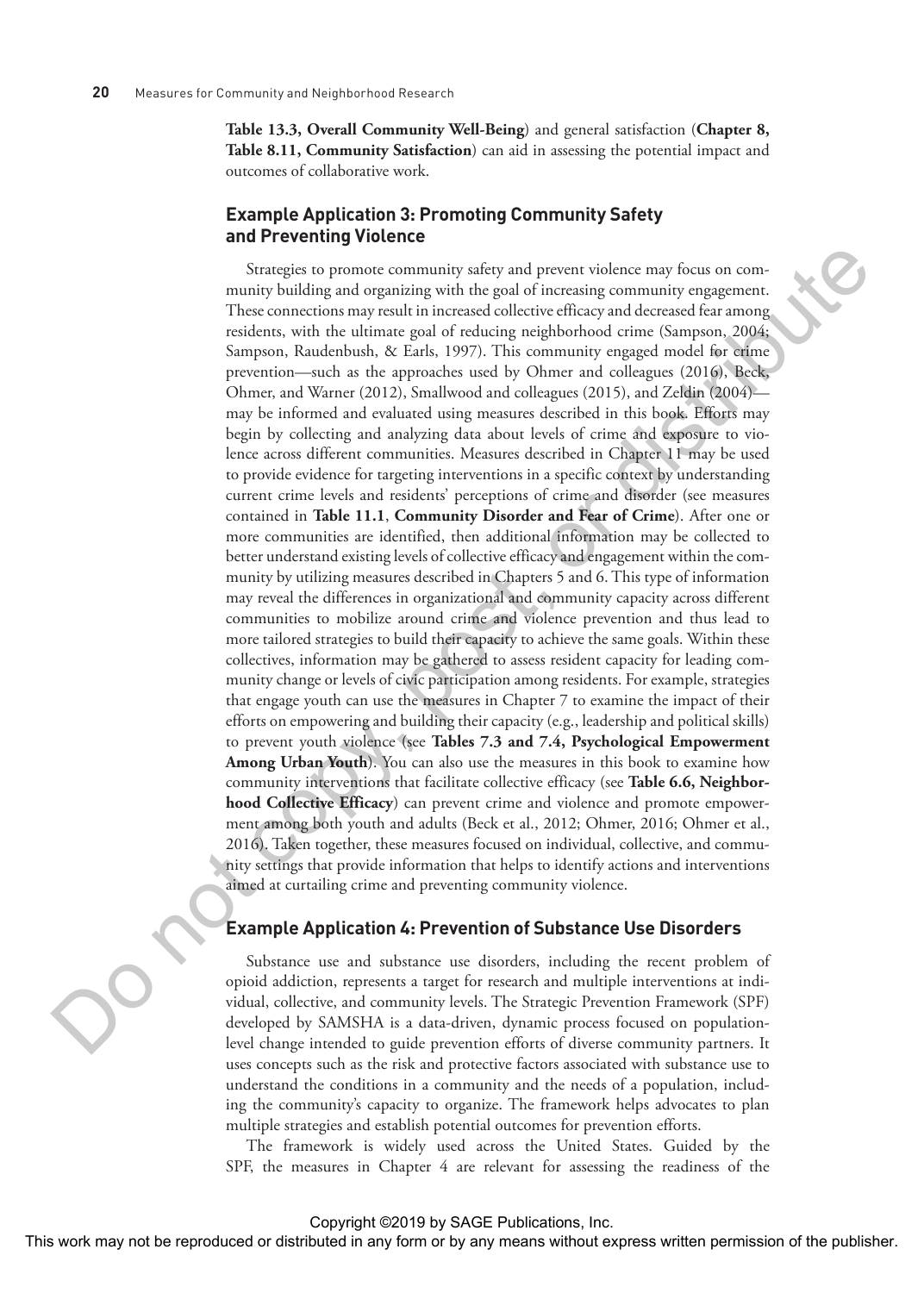community in planning prevention strategies (**Table 4.3, Community Readiness for Community-Based Prevention**). For example, collecting data on community leadership, engagement in community decision-making, and the extent of social ties may help to identify geographically based priority areas who are ready for substance abuse prevention. Measuring satisfaction with public services, including substance abuse prevention and treatment (**Chapter 8, Table 8.14, Satisfaction With Community-Based Services**) will indicate the community's preference for and evaluation of the current service network.

# CONCLUSION

The measures involved in conducting research in communities and neighborhoods are based on numerous theories and models. Theories, models, or frameworks relating to research on communities and neighborhoods will propose different hypothetical causal pathways for linking concepts like psychological empowerment to indicators of community well-being. Each theory or model may identify a slightly different set of antecedents, moderators, or mediators. Ecological theory offers four different contexts or settings for research on communities and neighborhoods, and the use of any one will draw attention to those constructs and provide a different framework for measurement and intervention. However, research and practice in communities and neighborhoods reveals the need to conduct more multilevel studies, particularly in the area of linking constructs (Altman, Sebert-Kuhlmann, & Galavotti, 2015), such as the link between citizen participation, empowerment, awareness and use of community resources, collective action, and community outcomes—such as safety and community well-being. Using a conceptual model that includes the "emergent properties" of community well-being, culture, and power may yield more robust meaning around the interactions or processes studied in community and neighborhood research. **The repressed of the reproduced or distributed in any form of the reproduced or distributed in any form of the computer or distributed in any means without express the publisher. The reproduced in any form of the publish**